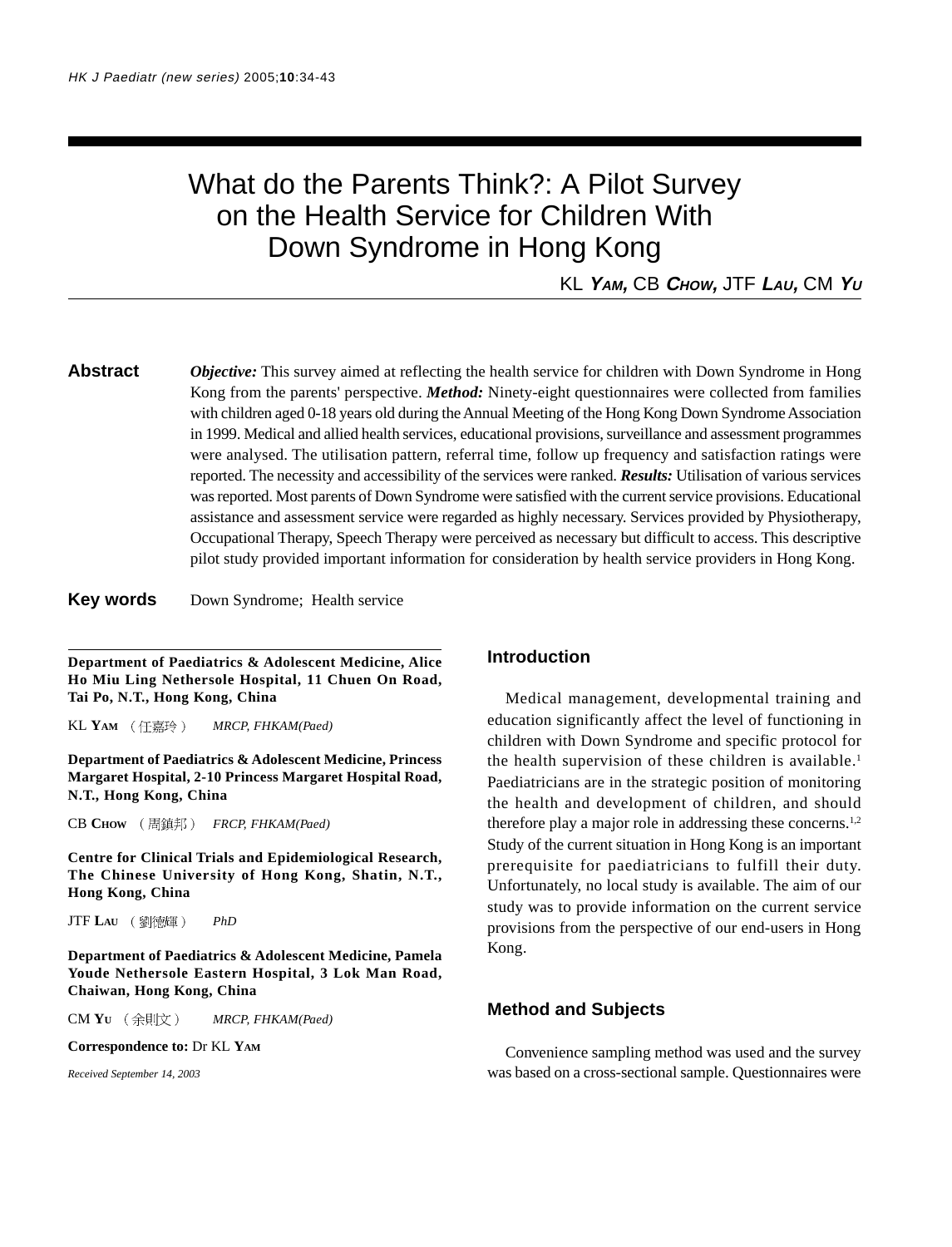distributed and collected during the Annual Meeting of the Hong Kong Down Syndrome Association in November 1999. Hong Kong Down Syndrome Association is the single non-government organisation dedicated for persons with Down Syndrome in Hong Kong. Members of the Association are recruited from all over the territory. There were 124 families with children aged 0 to 18 years old present at the Annual Meeting. The families were invited to participate in our survey. They were asked to fill in and return the questionnaire during the Annual Meeting. Assistance was given to the parents if they were illiterate but specific interpretations on the questions were avoided. A sample size of 98 was obtained. The response rate was 79%.

Since no validated questionnaire suitable for our purpose was available from the literature, a questionnaire was designed by a panel of paediatricians and epidemiologist with special interest in Down Syndrome (Appendix). Respondents were asked whether the children had ever used and were still using the services. Relevant services included those provided by different medical and allied health services, educational provisions, surveillance and assessment programmes. Medical services were further divided into those provided mainly by paediatricians (in the General Paediatric Clinics, Subspecialty Paediatric Clinics, Down Syndrome Clinics and Grantham Hospital), by family physicians and by other specialists (in the Surgical Clinics, Orthopaedic Clinics, Ophthalmologic Clinics, ENT Clinics, Dental Clinics, Psychiatry Clinics, Genetic Clinics and Other Clinics). In view of the small sample size in the Surgical Clinics, Orthopaedic Clinics and Psychiatry Clinics, these were later grouped into Other Clinics for analysis. Allied health services included Physiotherapy (PT), Occupational Therapy (OT), Speech Therapy (ST), Medical Social Work (MSW) and other Social Work (other SW). Education provisions included early educational training centres (EETC), normal nurseries, integrated child care centres (ICCC), special child care centres (SCCC), normal primary schools, special primary schools, normal secondary schools and special secondary schools. Health surveillance was provided by family health service (FHS), student health programme (SHP) and student dental health programme (SDHP). Child assessment service (CAS) and special education department (SED) provided assessment for these children.

Satisfaction of our end-users was classified into five categories: very satisfied, satisfied, average unsatisfied and very unsatisfied. The five categories were later aggregated into three categories: satisfied, average and unsatisfied for presentation. The referral time and follow up interval were reported. The perceived need and difficulty in accessibility were classified into three categories: marked, average and minimal. Ranking was done according to the percentage of parents indicating the service as the most needed and most difficult to access. Because of the difficulty of ranking among too many services, the services were aggregated into the following categories: medical service, allied health service, educational provisions, surveillance and assessment programmes. The allied health service was further subdivided into the following categories: Physiotherapy, Occupational Therapy, Speech Therapy, Medical Social Work and other Social Work.

#### **Results**

The median age of the children in the sample was 10.2 years (0.75 year to 17.95 years). Fifty-eight (59%) of the children were boys and 40 (41%) were girls (Table 1).

The utilisation of various services was shown in Table 2. Among medical service, 83%, 65% and 61% of all the children had ever attended the Paediatric Clinics, the Ophthalmologic Clinics and the ENT Clinics respectively. Only 39% had ever attended the Dental Clinics and 23% the Genetic Clinics. Most of the ever users were still current users of these services, with the exception of the Genetic Clinics. For allied health services, only about half of the children had ever received services from physiotherapy, occupational therapy, speech therapy and medical social work. Most of the children required some sort of special education provisions. Only 5% of the children had attended a normal nursery and less than 1% a normal primary or secondary school. More than half of the children had ever used the surveillance and assessment services.

The satisfaction data given to various service provisions were shown in Table 3. In general, more than half of the parents was satisfied with the various service provisions and around 5% were unsatisfied. Among the services delivered by paediatricians and family physicians, 92% were satisfied with the Down Syndrome Clinics and 4% were unsatisfied; 83% were satisfied with the Grantham Hospital and 11% were unsatisfied. None felt unsatisfied with the family physicians. Among the various specialist clinics, 50% and 45% were satisfied with the Ophthalmologic Clinics and the Genetic Clinics respectively and 11% were unsatisfied with either clinic. Among the services delivered by the allied health professionals, none were unsatisfied with physiotherapists, occupational therapists or other social workers, but nearly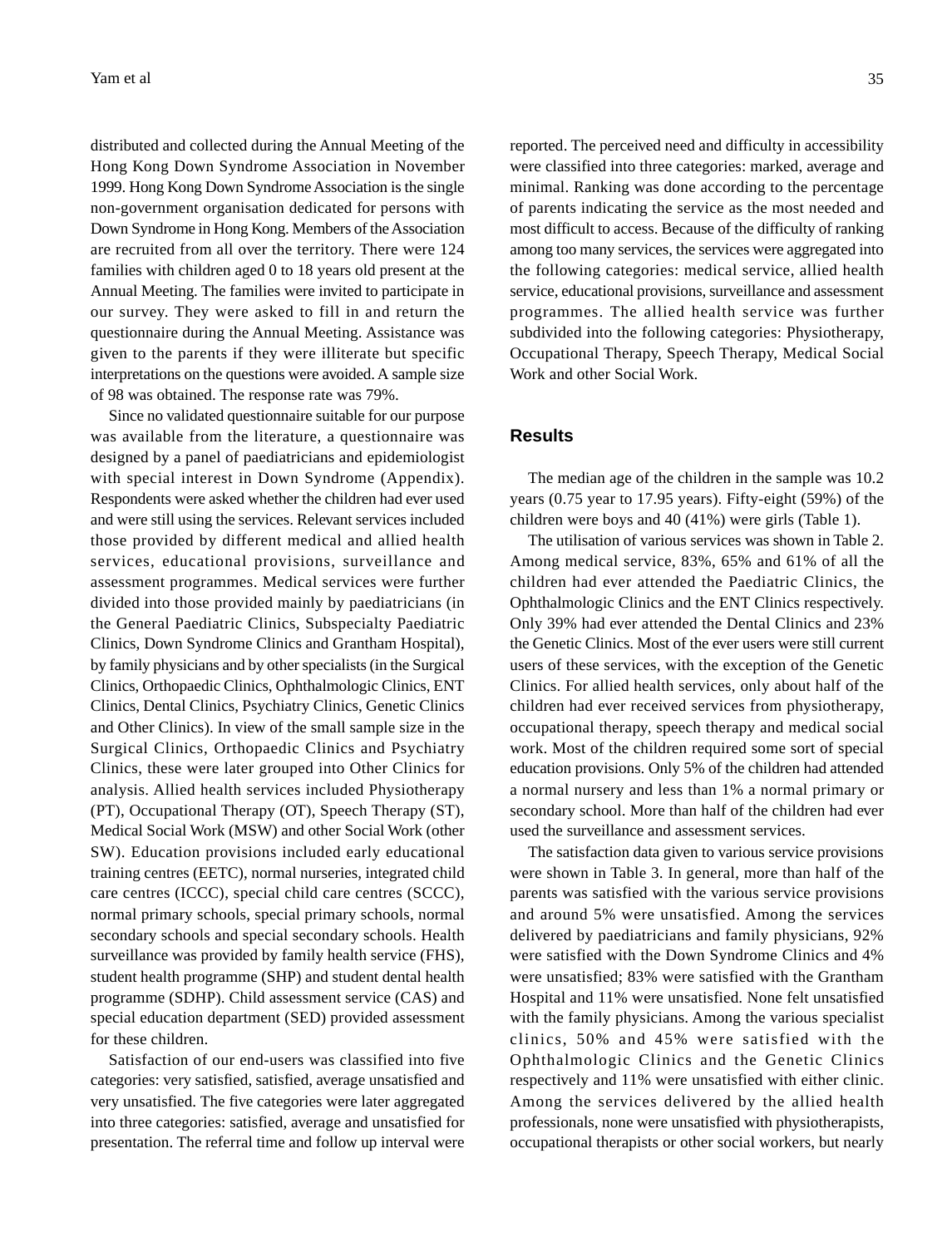|                | Sex    | <b>Number</b> | Mean  | <b>Standard deviation</b> | Median | Range          |  |
|----------------|--------|---------------|-------|---------------------------|--------|----------------|--|
| Age (in years) | Male   | 58            | 9.66  | 4.28                      | 9.82   | $1.39 - 17.42$ |  |
|                | Female | 40            | 10.14 | 4.74                      | 10.81  | $0.75 - 17.95$ |  |
|                | Total  | 98            | 9.85  | 4.46                      | 10.20  | $0.75 - 17.95$ |  |

**Table 1** Distribution of sex and age of the children

#### Table 2 Prevalence of utilization for various services

|                                            |                  | n (% of total) ever used    |                  | n (% of total) currently | n (% of ever user) currently |  |  |
|--------------------------------------------|------------------|-----------------------------|------------------|--------------------------|------------------------------|--|--|
|                                            |                  | the service (Current +Past) |                  | using the service        | using the service            |  |  |
| Paediatricians and family physicians       |                  |                             |                  |                          |                              |  |  |
| General Paediatric Clinics                 | 47               | (48%)                       | 32               | (33%)                    | 68%                          |  |  |
| <b>Subspecialty Paediatric Clinics</b>     | 30               | (31%)                       | 24               | (24%)                    | 80%                          |  |  |
| Down Syndrome Clinics                      | 27               | (28%)                       | 24               | (24%)                    | 86%                          |  |  |
| Grantham Hospital                          | 19               | (19%)                       | 15               | (15%)                    | 79%                          |  |  |
| Any one of the four above                  | 81               | (83%)                       | 72               | (73%)                    | 89%                          |  |  |
| Family Physicians                          | 39               | $(40\%)$                    | 21               | (21%)                    | 54%                          |  |  |
| Other specialists                          |                  |                             |                  |                          |                              |  |  |
| Ophthalmologic Clinics                     | 64               | (65%)                       | 57               | (58%)                    | 89%                          |  |  |
| <b>ENT Clinics</b>                         | 60               | (61%)                       | 44               | (45%)                    | 73%                          |  |  |
| <b>Dental Clinics</b>                      | 38               | (39%)                       | 28               | (29%)                    | 74%                          |  |  |
| Genetic Clinics                            | 23               | (23%)                       | $\mathbf{1}$     | $(1\%)$                  | 4%                           |  |  |
| Other Clinics                              | 34               | (35%)                       | 18               | (18%)                    | 53%                          |  |  |
| Allied health professionals                |                  |                             |                  |                          |                              |  |  |
| PT                                         | 58               | (59%)                       | 24               | (24%)                    | 41%                          |  |  |
| <b>OT</b>                                  | 52               | (53%)                       | 16               | (16%)                    | 31%                          |  |  |
| <b>ST</b>                                  | 54               | (55%)                       | 19               | (19%)                    | 35%                          |  |  |
| <b>MSW</b>                                 | 41               | (42%)                       | 9                | $(9\%)$                  | 22%                          |  |  |
| Other SW                                   | 26               | (27%)                       | 17               | (17%)                    | 65%                          |  |  |
| <b>Educational provisions</b>              |                  |                             |                  |                          |                              |  |  |
| <b>EETC</b>                                | 80               | (81%)                       | 11               | (11%)                    | 14%                          |  |  |
| <b>Normal Nurseries</b>                    | 5                | (5%)                        | $\overline{c}$   | $(2\%)$                  | 40%                          |  |  |
| ICCC                                       | 49               | (50%)                       | 6                | (6%)                     | 12%                          |  |  |
| <b>SCCC</b>                                | 30               | (31%)                       | 7                | (7%)                     | 23%                          |  |  |
| Normal Primary Schools                     | $\boldsymbol{0}$ | $(0\%)$                     | $\boldsymbol{0}$ | $(0\%)$                  | $0\%$                        |  |  |
| Special Primary Schools                    | 71               | (72%)                       | 46               | (47%)                    | 65%                          |  |  |
| Normal Secondary Schools                   | 1                | $(1\%)$                     | $\mathbf{1}$     | $(1\%)$                  | 100%                         |  |  |
| Special Secondary Schools                  | 17               | (17%)                       | 14               | (14%)                    | 82%                          |  |  |
| <b>Surveillance and assessment centres</b> |                  |                             |                  |                          |                              |  |  |
| <b>FHS</b>                                 | 51               | (52%)                       | 3                | (3%)                     | 6%                           |  |  |
| <b>SHP</b>                                 | 53               | (54%)                       | 31               | (32%)                    | 58%                          |  |  |
| <b>SDHP</b>                                | 63               | (64%)                       | 38               | (38%)                    | 60%                          |  |  |
| CAS                                        | 67               | (68%)                       | 11               | (11%)                    | 16%                          |  |  |
| <b>SED</b>                                 | 58               | (59%)                       | 8                | $(8\%)$                  | 14%                          |  |  |

PT: physiotherapy; OT: occupational therapy; ST: speech therapy; MSW: medical social work; Other SW: other social work; EETC: early educational training centers; ICCC: integrated child care centers; SCCC: special child care centers; FHS: family health service; SHP: student health programme; SDHP: student dental health programme; CAS: child assessment service; SED: special educational department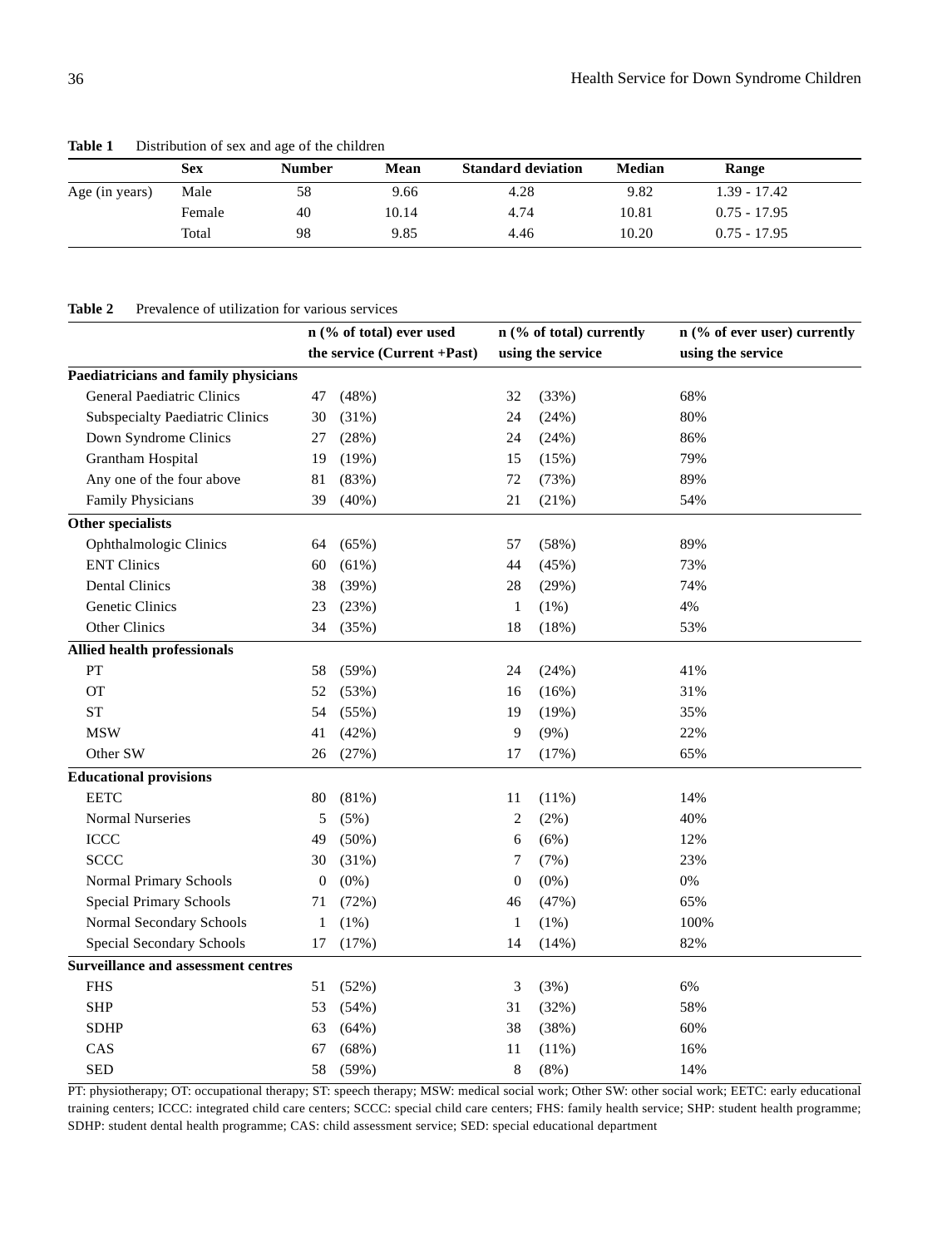one-fifth (18%) were unsatisfied with the medical social workers. Around 80% were satisfied with the various educational provisions and around 5% were unsatisfied. Less than 5% were unsatisfied with the surveillance and assessment services.

The referral times of various service provisions and the follow up interval were shown in Table 4. After excluding the data from family physicians and the Genetic Clinics (where there was only one respondent each), the median referral time was one to two months for services provided

by paediatricians, two to four months for services provided by other specialists or allied health professionals, and markedly variable for surveillance and assessment services. The median follow up interval was around six months for most medical services, around one to two weeks for most allied health services, and around one year for surveillance and assessment services. This part of analysis was not applicable to the educational services.

The perceived necessity and difficulty of accessing to various service provisions were shown in Table 5. The three

| Table 3 | Satisfaction for various services perceived by parents of ever-users |  |  |  |  |
|---------|----------------------------------------------------------------------|--|--|--|--|

|                                            | $\mathbf N$  |    | Satisfied number (%) | Average number (%) |          | Unsatisfied number (%) |          |
|--------------------------------------------|--------------|----|----------------------|--------------------|----------|------------------------|----------|
| Paediatricians and family physicians       |              |    |                      |                    |          |                        |          |
| General Paediatric Clinics                 | 39           | 20 | (52%)                | 16                 | $(41\%)$ | 3                      | $(8\%)$  |
| <b>Subspecialty Paediatric Clinics</b>     | 27           | 16 | (59%)                | 9                  | (33%)    | $\overline{c}$         | (7%)     |
| Down Syndrome Clinics                      | 24           | 22 | (92%)                | 1                  | (4%)     | 1                      | (4%)     |
| Grantham Hospital                          | 18           | 15 | (83%)                | 1                  | (6%)     | 2                      | $(11\%)$ |
| Family Physicians                          | 36           | 28 | (77%)                | 8                  | (22%)    | $\boldsymbol{0}$       | $(0\%)$  |
| Other specialists                          |              |    |                      |                    |          |                        |          |
| Ophthalmologic Clinics                     | 44           | 22 | $(50\%)$             | 18                 | $(41\%)$ | 5                      | $(11\%)$ |
| <b>ENT Clinics</b>                         | 45           | 26 | (58%)                | 17                 | (38%)    | 2                      | (4%)     |
| <b>Dental Clinics</b>                      | 29           | 17 | (58%)                | 11                 | (38%)    | 1                      | (3%)     |
| Genetic Clinics                            | 18           | 8  | (45%)                | 8                  | (44%)    | 2                      | (11%)    |
| Other Clinics                              | 23           | 15 | (65%)                | 7                  | (30%)    | 1                      | (4%)     |
| Allied health professionals                |              |    |                      |                    |          |                        |          |
| PT                                         | 53           | 35 | $(66\%)$             | 18                 | (34%)    | $\mathbf{0}$           | $(0\%)$  |
| <b>OT</b>                                  | 48           | 27 | (56%)                | 21                 | (44%)    | $\boldsymbol{0}$       | $(0\%)$  |
| <b>ST</b>                                  | 49           | 27 | (55%)                | 20                 | (41%)    | 2                      | (4%)     |
| <b>MSW</b>                                 | 34           | 17 | (50%)                | 11                 | (32%)    | 6                      | (18%)    |
| Other SW                                   | 26           | 20 | (77%)                | 6                  | (23%)    | $\boldsymbol{0}$       | $(0\%)$  |
| <b>Educational provisions</b>              |              |    |                      |                    |          |                        |          |
| <b>EETC</b>                                | 71           | 65 | (92%)                | 6                  | $(8\%)$  | $\boldsymbol{0}$       | $(0\%)$  |
| <b>Normal Nurseries</b>                    | 4            | 3  | (75%)                | 1                  | (15%)    | $\mathbf{0}$           | $(0\%)$  |
| <b>ICCC</b>                                | 42           | 31 | (75%)                | 10                 | (24%)    | 1                      | $(2\%)$  |
| <b>SCCC</b>                                | 30           | 25 | (83%)                | 5                  | (17%)    | $\mathbf{0}$           | $(0\%)$  |
| Normal Primary Schools                     | $\mathbf{0}$ |    | N/A                  |                    | N/A      |                        | N/A      |
| <b>Special Primary Schools</b>             | 58           | 40 | (69%)                | 15                 | (26%)    | 3                      | (5%)     |
| Normal Secondary Schools                   | 1            | 1  | $(100\%)$            | $\boldsymbol{0}$   | $(0\%)$  | $\boldsymbol{0}$       | $(0\%)$  |
| Special Secondary Schools                  | 14           | 10 | (71%)                | 3                  | (21%)    | 1                      | (7%)     |
| <b>Surveillance and assessment centres</b> |              |    |                      |                    |          |                        |          |
| <b>FHS</b>                                 | 46           | 25 | (54%)                | 19                 | (41%)    | 2                      | (4%)     |
| <b>SHP</b>                                 | 46           | 20 | (43%)                | 24                 | (52%)    | 2                      | (4%)     |
| <b>SDHP</b>                                | 55           | 31 | (57%)                | 21                 | (38%)    | 3                      | (6%)     |
| CAS                                        | 57           | 34 | (59%)                | 20                 | (35%)    | 3                      | (5%)     |
| <b>SED</b>                                 | 49           | 28 | (57%)                | 19                 | (39%)    | 2                      | (4%)     |

N: number of respondents who answered this question; N/A: not applicable

PT: physiotherapy; OT: occupational therapy; ST: speech therapy; MSW: medical social work; Other SW: other social work; EETC: early educational training centers; ICCC: integrated child care centers; SCCC: special child care centers; FHS: family health service; SHP: student health programme; SDHP: student dental health programme; CAS: child assessment service; SED: special educational department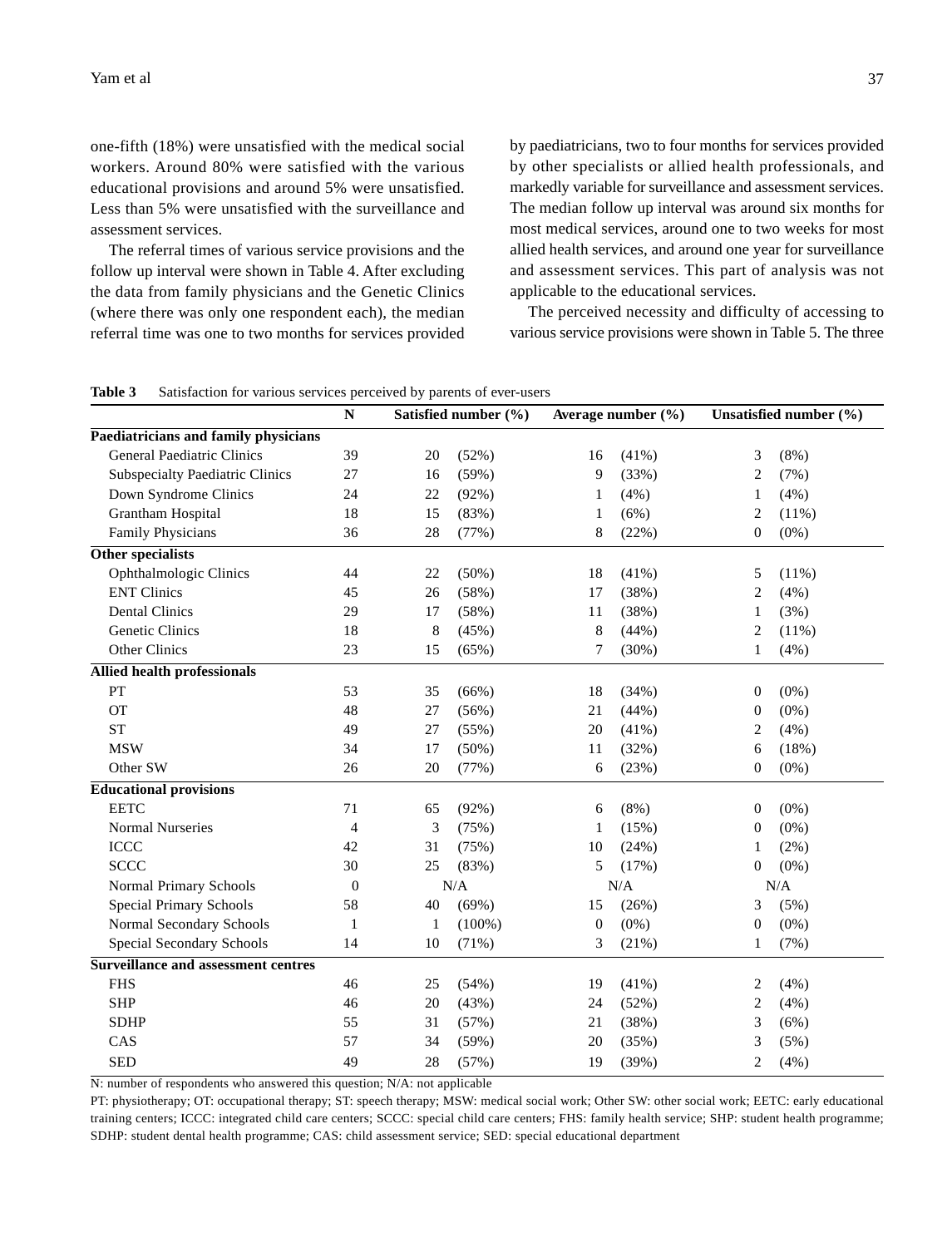|                                            |                |      | Referral time (wks) |                        |              | Follow up interval (wks) |                |                        |  |  |
|--------------------------------------------|----------------|------|---------------------|------------------------|--------------|--------------------------|----------------|------------------------|--|--|
|                                            | N              |      |                     | Median Minimum Maximum | $\mathbb{N}$ |                          |                | Median Minimum Maximum |  |  |
| Paediatricians and family physicians       |                |      |                     |                        |              |                          |                |                        |  |  |
| <b>General Paediatric Clinics</b>          | 3              | 4.0  | $\mathfrak{Z}$      | 8                      | 26           | 26.0                     | 1              | 52                     |  |  |
| <b>Subspecialty Paediatric Clinics</b>     | 15             | 6.0  | $\mathbf{1}$        | 52                     | 21           | 24.0                     | 2              | 52                     |  |  |
| Down Syndrome Clinics                      | 7              | 8.0  | $\overline{4}$      | 48                     | 20           | 26.0                     | 10             | 52                     |  |  |
| Grantham Hospital                          | 6              | 8.0  | 3                   | 24                     | 10           | 50.0                     | $\overline{4}$ | 104                    |  |  |
| Family Physicians                          | 1              | N/A  | N/A                 | N/A                    | 11           | 10.0                     | 3              | 26                     |  |  |
| Other specialists                          |                |      |                     |                        |              |                          |                |                        |  |  |
| Ophthalmologic Clinics                     | 14             | 12.0 | $\boldsymbol{2}$    | 52                     | 50           | 26.0                     | 8              | 52                     |  |  |
| <b>ENT Clinics</b>                         | 12             | 10.0 | 2                   | 48                     | 40           | 24.0                     | 4              | 104                    |  |  |
| <b>Dental Clinics</b>                      | 4              | 13.0 | $\overline{4}$      | 48                     | 26           | 52.0                     | $\overline{4}$ | 52                     |  |  |
| <b>Genetic Clinics</b>                     | 1              | N/A  | N/A                 | N/A                    | 2            | 65.0                     | 26             | 104                    |  |  |
| <b>Other Clinics</b>                       | 5              | 15.4 | $\mathbf{1}$        | 52                     | 17           | 27.2                     | $\overline{4}$ | 52                     |  |  |
| Allied health professionals                |                |      |                     |                        |              |                          |                |                        |  |  |
| PT                                         | 13             | 16.0 | $\overline{c}$      | 52                     | 34           | 1.0                      | 1              | $\overline{4}$         |  |  |
| <b>OT</b>                                  | 12             | 12.0 | 4                   | 32                     | 29           | 2.0                      | 1              | 52                     |  |  |
| <b>ST</b>                                  | 13             | 8.0  | $\mathbf{1}$        | 48                     | 28           | 1.0                      | 1              | 52                     |  |  |
| <b>MSW</b>                                 | 8              | 2.5  | 1                   | 24                     | 10           | 48.0                     | 1              | 52                     |  |  |
| Other SW                                   | $\overline{c}$ | 53.5 | $\mathbf{1}$        | 106                    | 3            | 5.0                      | 1              | 52                     |  |  |
| <b>Surveillance and assessment centres</b> |                |      |                     |                        |              |                          |                |                        |  |  |
| <b>FHS</b>                                 | 8              | 4.5  | $\mathbf{1}$        | 24                     | 9            | 8.0                      | $\mathbf{1}$   | 52                     |  |  |
| <b>SHP</b>                                 | 4              | 32.0 | 4                   | 52                     | 10           | 52.0                     | 24             | 52                     |  |  |
| <b>SDHP</b>                                | 5              | 48.0 | 4                   | 52                     | 16           | 52.0                     | 48             | 52                     |  |  |
| CAS                                        | 8              | 12.0 | 4                   | 24                     | 9            | 48.0                     | 16             | 156                    |  |  |
| <b>SED</b>                                 | 7              | 12.0 | 4                   | 104                    | 5            | 48.0                     | 7              | 156                    |  |  |

**Table 4** Referral time and follow up interval for various service provisions

N: number of respondents who answered this question; N/A: not applicable

PT: physiotherapy; OT: occupational therapy; ST: speech therapy; MSW: medical social work; Other SW: other social work; EETC: early educational training centers; ICCC: integrated child care centers; SCCC: special child care centers; FHS: family health service; SHP: student health programme; SDHP: student dental health programme; CAS: child assessment service; SED: special educational department

| <b>Service provisions</b> | Percentage ranking the type of service as | <b>Service provisions</b> | Percentage ranking the type of service as |
|---------------------------|-------------------------------------------|---------------------------|-------------------------------------------|
|                           | markedly needed*                          |                           | the markedly difficult to access*         |
| Educational               | 83                                        | <b>ST</b>                 | 32                                        |
| <b>ST</b>                 | 72                                        | <b>OT</b>                 | 20                                        |
| Assessment                | 62                                        | PT                        | 16                                        |
| <b>OT</b>                 | 59                                        | Medical                   | 12                                        |
| <b>PT</b>                 | 46                                        | <b>MSW</b>                | 8                                         |
| <b>MSW</b>                | 41                                        | Education                 |                                           |
| Medical                   | 35                                        | Other SW                  |                                           |
| Other SW                  | 35                                        | Assessment                | 4                                         |

**Table 5** Ranking of perceived need and accessibility of various service provisions by users according to percentage

\*Based on respondents answering the question

PT: physiotherapy; OT: occupational therapy; ST: speech therapy; MSW: medical social work; Other SW: other social work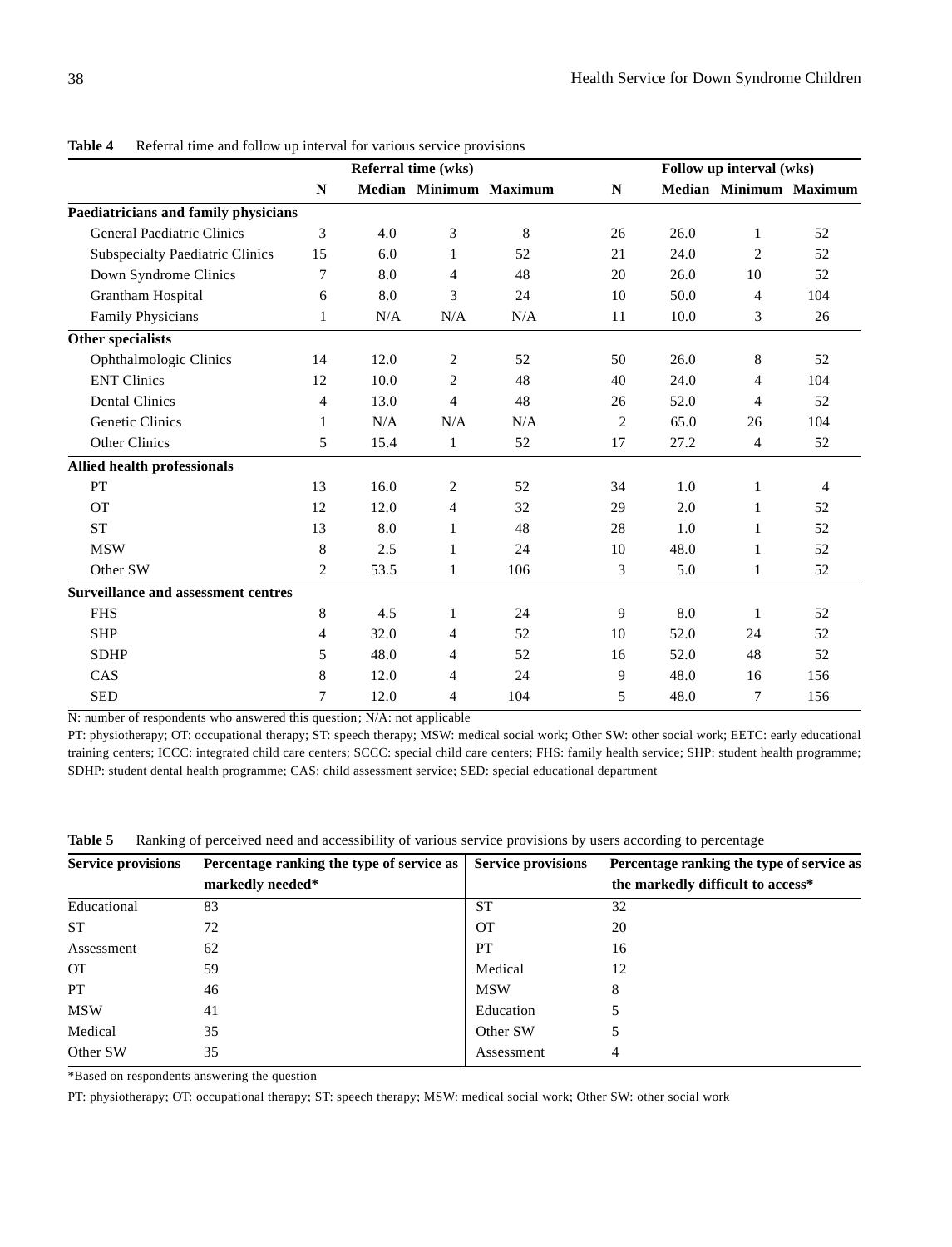most needed services were educational assistance, Speech Therapy and assessment service. The three services most difficult to access were Speech Therapy, Occupational Therapy and Physiotherapy.

### **Discussion**

Needs-based analysis and demand-based analysis are methods that can be used to evaluate service provision.<sup>3</sup> Needs-based analysis refers to the estimation of requirement on the basis of population morbidity. We attempted to achieve this type of analysis by evaluating the current service utilisation pattern of children with Down Syndrome in Hong Kong and compared it to the estimated requirement according to literature. Demandbased analysis refers to the measured productivity against demand for service. We attempted to assess how effectively the needs of these children are being met in our locality by analysing the referral time, follow up frequency, perceived need and difficulties of accessing to service, and end-user satisfaction.

Our survey showed that 83% of the children had ever attended paediatric clinics and 89% of these were still current clinic attendees. Previous literature revealed that around 30-50% of children with Down Syndrome had congenital heart diseases, 15-58% thyroid problems, 10% gastrointestinal problems, 60-75% visual problems and 45-90% hearing problems.1,2,4-9 Sleep apnoea syndrome, dental problems, musculoskeletal and haematological abnormalities also occurred more commonly in children with Down Syndrome.2 Thus children with Down Syndrome may have a variety of medical problems. Health supervision and service coordination by paediatricians would be pivotal. $<sup>1</sup>$  On the whole the rate</sup> of attendance at the various paediatric clinics depicted in our survey was in accordance with the prevalence of medical problems extrapolated from the literature.

Up to half of the children might have congenital heart diseases,2 but 19% of our children had ever attended the Grantham Hospital and 15% were being followed up currently. This might be related to the local practice that only potential surgical candidates were referred to the Grantham Hospital (the major cardiac surgery center in Hong Kong), while paediatricians followed up the rest of the children with congenital heart diseases.

The percentages of utilisation of two areas of medical service provisions were lower than expected. In our survey, only 39% of the children had ever attended the Dental Clinics. Although some children might have joined the School Dental Health Program, some of the children might not be able to cooperate for dental examination and hospital admissions might be required. Moreover, the high incidence of cardiac abnormalities in these children made dental care a necessity rather than a luxury. The percentage of attendance at Dental Clinics found in the study was unexpectedly low. Secondly, Down Syndrome is a well-recognised genetic disorder, but a low percentage (23%) of the children had ever received advice from the Genetic Clinic. Increased referral to the Dental Clinics and Genetic Clinics should be considered.

Besides medical surveillance, these children may require attention from other health care workers. Early intervention is beneficial for the development of these children and timely assessment enables suitable educational placement.<sup>1,2</sup> However, only 53-59% of the children had ever used the service provided by physiotherapists, occupational therapists and speech therapists. These percentages were surprisingly low. All children with Down Syndrome had developmental problems and referral to these allied health workers should be increased.

The arrival of a child with Down Syndrome would have significant impacts on the family. Social workers have an important role in counselling and coordination of services for the family. However less than half of the children had ever received service from the medical social workers or other social workers. Increased attention to the psychosocial concerns of these families should be considered.

Our study showed that most children with Down Syndrome required some sort of special education provisions. Less than 5% of them had ever attended or was currently attending the normal nurseries or schools. Integration into normal nurseries was more successful in the pre-school years. This might be due to the increase in academic discrepancies with other children as children with Down Syndrome matured. Although 59-68% of the children had ever received assessment at Child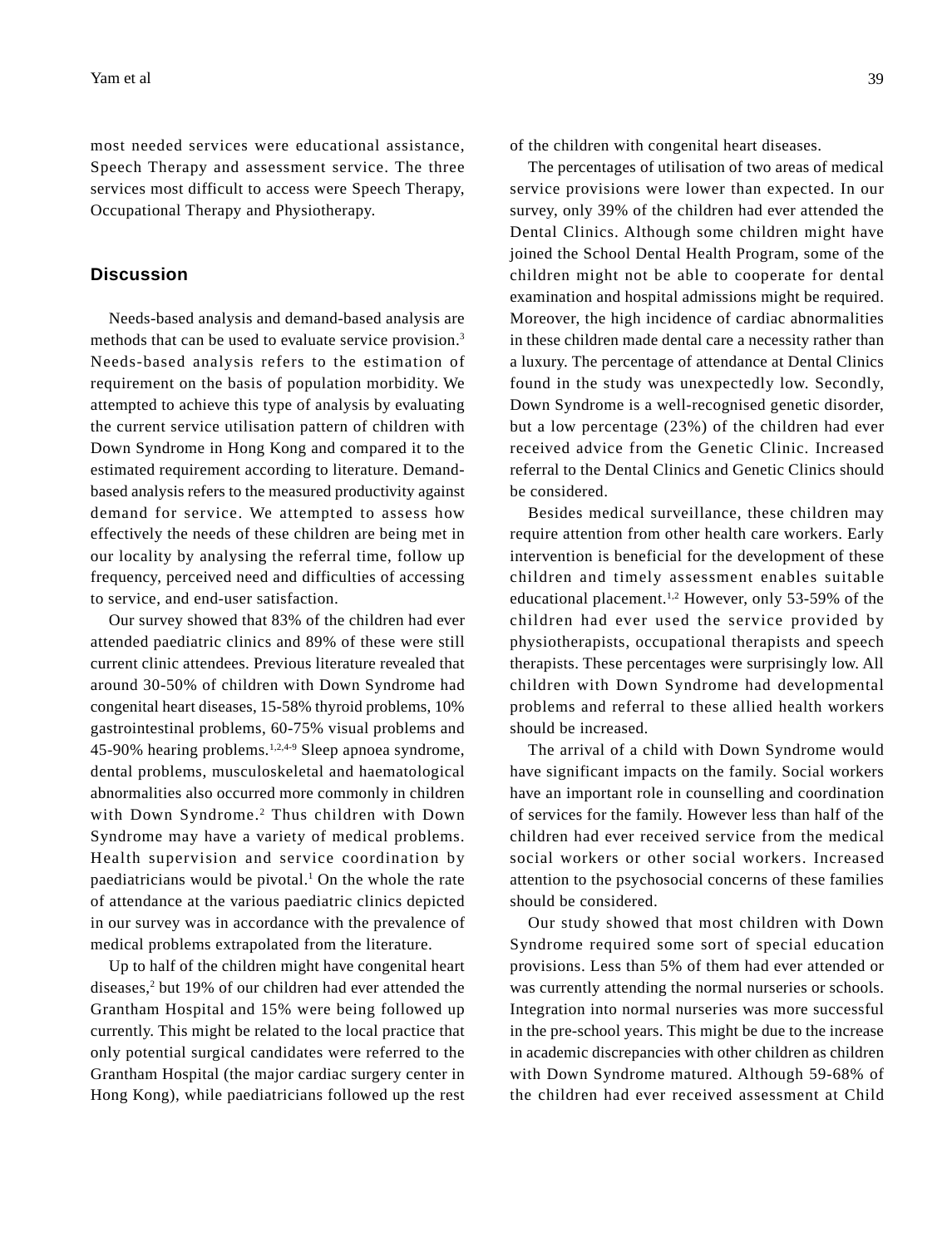Assessment Centres and Special Education Department, 8-11% were current users of the services. Children with Down Syndrome develop strengths and problems as they mature, they should have regular reassessment of their abilities and update of their educational plans. Parents also perceived education and assessment among the top three services most in need.

Overall, most of our users were satisfied with the current medical, allied health, educational, surveillance and assessment service provisions. There were individual variations in the satisfaction ratings among different services. Most notably, the Down Syndrome Clinics, Grantham Hospital and the educational provisions had high percentages of users expressing satisfaction, while a significant proportion of users of the medical social work expressed their dissatisfaction.

The median referral time and median follow up time were also highly variable among the different services. It might be related to the nature of service provisions. As an example, Student Health Programme and Student Dental Health Programme were usually run on a yearly basis in parallel with the school year. If the child joined the program after the specific time when the program was carried out, then the child would be assessed at the next school year and the referral and follow up interval would be long. However, our survey also identified considerable concern in the referral time in some services. The median referral times for Physiotherapy, Occupational Therapy and Speech Therapy of two to four months were much longer than expected. Since it has been shown that early habilitation would maximise the developmental potential of young infants with Down Syndrome, it would be advisable for these children to receive training as early as possible.1,2 One of the reasons for the long waiting time might be related to the labour intensive nature and thus the stress on manpower in these services. Our results showed that the median follow up frequencies for the Physiotherapy, Occupational Therapy and Speech Therapy were around every one to two weeks. This might be related to the need of adjusting the training objectives frequently in a developing child. With 46-72% of the families perceiving great necessity and 16-32% perceiving marked difficulty of access, an expansion of these services is of utmost urgency.

Education and assessment services were regarded as highly necessary but not difficult to access. On the other hand, 46-72% of users perceived physiotherapy, occupational therapy and speech therapy as necessary but 16-32% perceived difficulty in access. These results echoed the recommendation from the literature on early referral of children with Down Syndrome to the allied health professionals for training, and timely referral to the assessment services for proper educational placement.<sup>1</sup>

One limitation of our study was the sampling method of the subjects. Though Hong Kong Down Syndrome Association is the single non-government organisation serving these families in Hong Kong, non-members of the Association were not included in the study. Children who lived in institutions did not attend the meeting and were also excluded. Thus caution should be exercised in generalising the results of our study to these two categories of children. Another limitation was the small sample size. Although the overall response rate of 79% may be considered excellent for questionnaire surveys, $10$ the respondent rate was low in some areas of the questionnaire. This resulted in some missing items and the need to aggregate some categories. However this pilot study is still important in reflecting a territory-wide community based evaluation of the service provision for children with Down Syndrome. A larger and more detailed study with more comprehensive coverage would be needed.

Questionnaire was chosen as our method of survey. As everyone was exposed to the same written questions in the same way, rater reliability by interviewers was reduced. 10 However there was the potential of misunderstanding or misinterpreting questions. For instance, physiotherapy may be available in a variety of settings including Hospital Authority Physiotherapy Clinics, EETC, SCCC, special schools or private sectors. On the other hand, not all children attending these facilities would automatically have the full range of physiotherapy, occupational therapy or speech therapy services. Therefore the layout of our questionnaire was designed to separate the allied health services into another section and avoid misleading the parents into any particular setting. Questionnaires have been found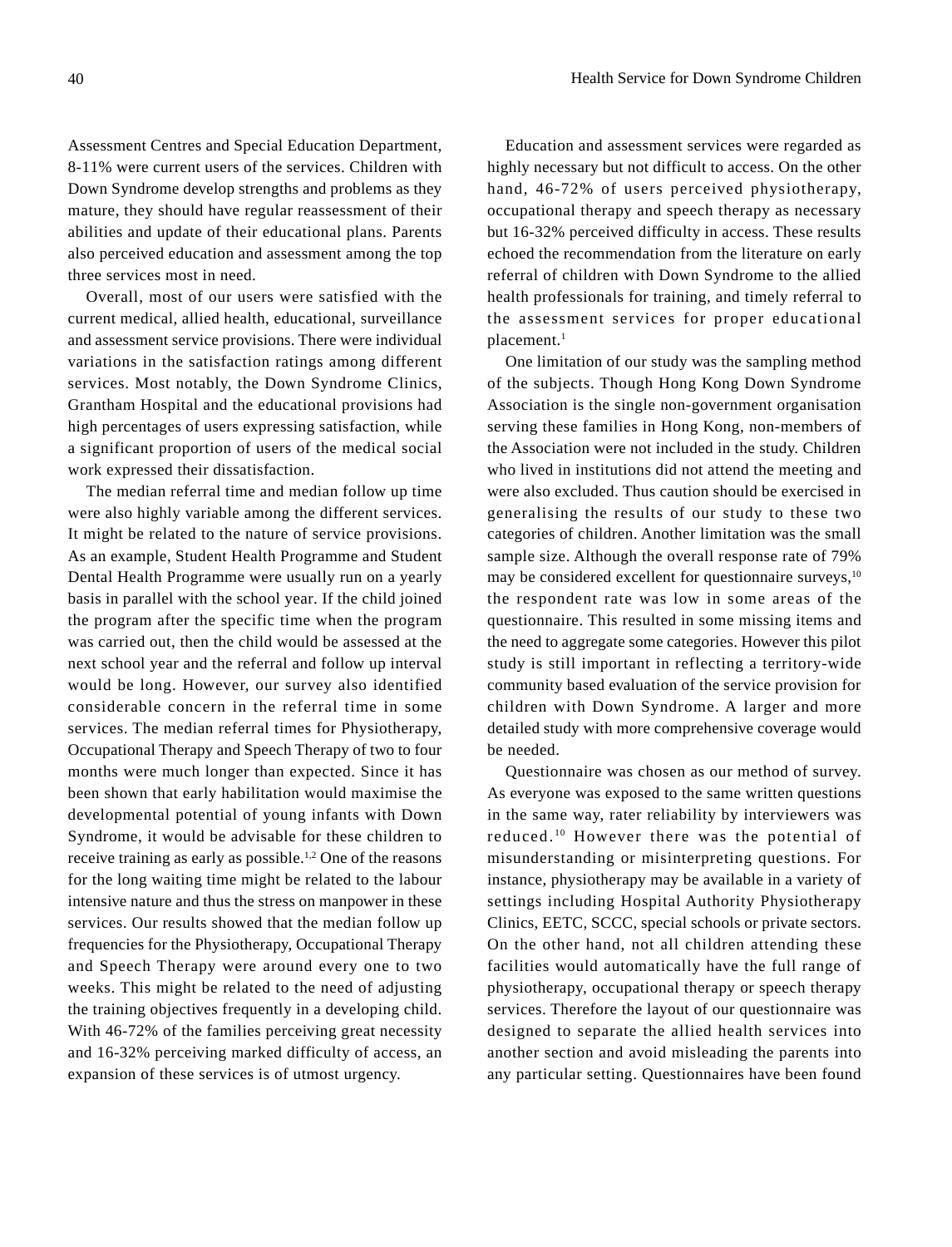to be particularly useful as a research method for examining attitude, values and perceptions.<sup>10</sup> Therefore this method is particularly suitable to evaluate the satisfaction and perception of services from the parents' viewpoint. However, recall bias is a known phenomenon for questionnaire survey<sup>10</sup> and this might have affected the results on the referral time and follow up interval in our survey. It would be interesting to perform a larger study to collect objective data of the two indicators from the Hospital Authority, Department of Health, Education and Manpower Bureau, and Social Welfare Department and compare these with the parents' recalled data. Although the questionnaire in this pilot was a new measuring tool, the content validity was supported by the panel of paediatricians and epidemiologist who reviewed the questionnaire and were satisfied that the content domain had been sampled adequately.

There may be a number of confounding factors leading to a low percentage of utilisation of some services. Reasons may include lack of referral by doctors, physical difficulty in accessing the service, poor staff attitude, ineffective service, difference in local prevalence of problems, etc. We had not explored the reason for the current utilisation pattern in our study. Further study to identify the underlying reason would be useful. Before such study is available, paediatricians should be alerted to the fact that children with Down Syndrome may be in need of a variety of service and these children should not be deprived of the access to appropriate care.

Lastly, our study did not explore the factors contributing to the satisfaction of end-users. The emphasis of shortening referral time by the Hospital Authority in recent years might be based on the intuitive belief that satisfaction of end-users was related to the referral time. Studies to identify factors important to our end-users should be performed. This might include correlating the satisfaction rating of end-users, the referral time and follow up frequency, the subjective perception of service necessity and accessibility. A similar study of necessity and accessibility of services perceived by professionals from different disciplines should also be performed. Should the ranking by the professionals be discordant to that of our end-users, it would be necessary to determine if adjustment of professional presumption or parental expectation would be needed.

#### **Acknowledgement**

We would like to acknowledge the Hong Kong Down Syndrome Association for the support and assistance in this project.

#### **References**

- 1. Health supervision for children with Down syndrome. American Academy of Pediatrics Committee on Genetics. Pediatrics 1994;93:855-9.
- 2. Hayes A, Batshaw ML. Down syndrome. Pediatr Clin North Am 1993;40:523-35.
- 3. Pediatric workforce statement. American Academy of Pediatrics. Committee on Pediatric Workforce. Pediatrics 1998;102(2 Pt 1):418-27.
- 4. Kwong KL, Wong V. Neurodevelopmental profile of Down syndrome in Chinese children. J Paediatr Child Health 1996; 32:153-7.
- 5. Karlsson B, Gustafsson J, Hedov G, Ivarsson SA, Anneren G. Thyroid dysfunction in Down's syndrome: relation to age and thyroid autoimmunity. Arch Dis Child 1998;79:242-5.
- 6. Noble SE, Leyland K, Findlay CA, et al. School based screening for hypothyroidism in Down's syndrome by dried blood spot TSH measurement. Arch Dis Child 2000;82: 27-31.
- 7. Wong V, Ho D. Ocular abnormalities in Down syndrome: an analysis of 140 Chinese children. Pediatr Neurol 1997;16: 311-4.
- 8. da Cunha RP, Moreira JB. Ocular findings in Down's syndrome. Am J Ophthalmol 1996;122:236-44.
- 9. Roizen NJ, Wolters C, Nicol T, Blondis TA. Hearing loss in children with Down syndrome. J Pediatr 1993;123:S9-12.
- 10. Portney LG and Watkins MP. Surveys. In: Portney LG and Watkins MP, editors. Foundations of Clinical Research: Applications to Practice. New Jersey: Prentice-Hall Inc., 2000: 285-316.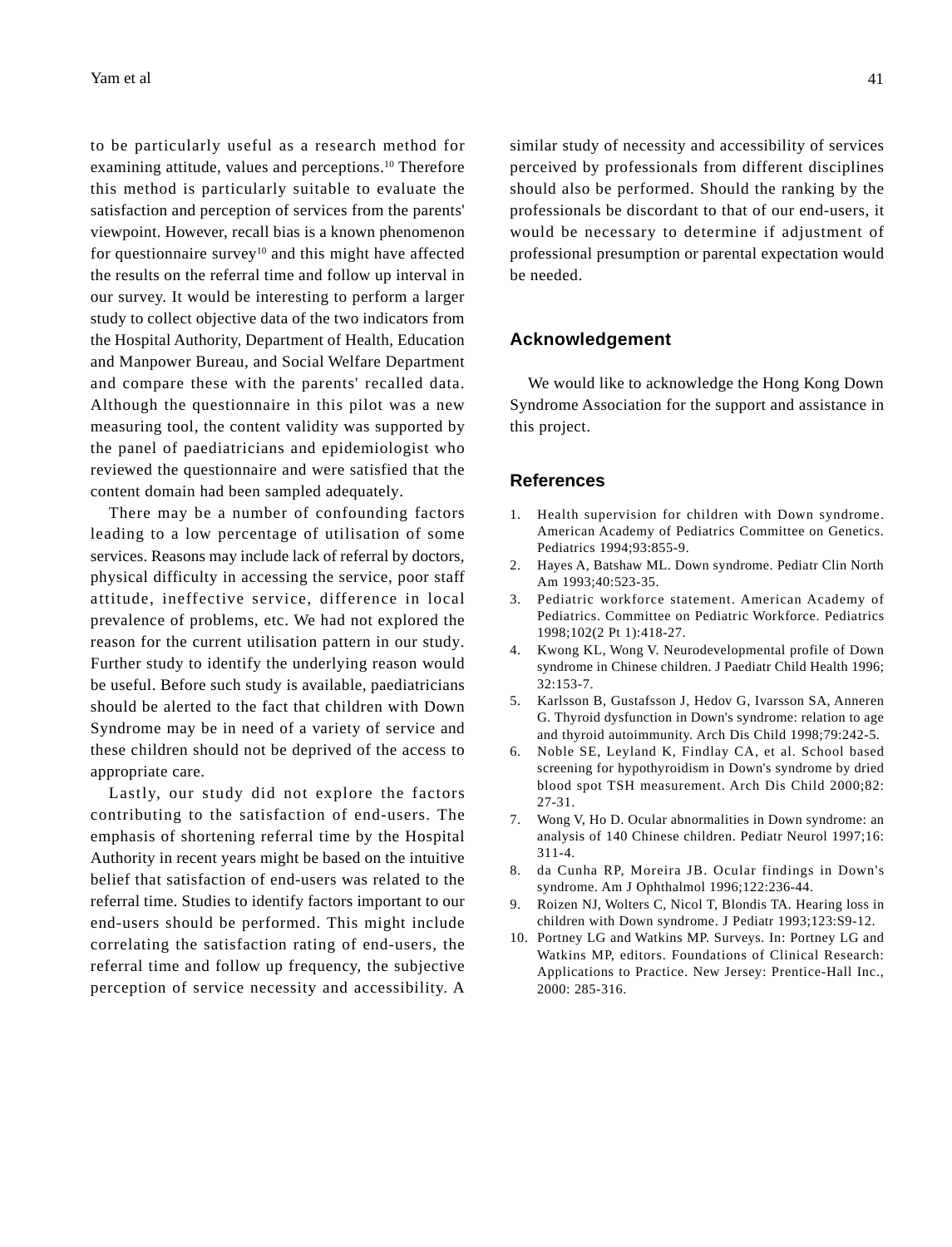| <b>Appendix. Questionnaire</b>                                                                                                |                                    |                                     |                  |             |             |                  |                  |          |          |
|-------------------------------------------------------------------------------------------------------------------------------|------------------------------------|-------------------------------------|------------------|-------------|-------------|------------------|------------------|----------|----------|
|                                                                                                                               |                                    |                                     | 香港唐氏綜合症研究        |             |             |                  |                  |          |          |
| 香港唐氏綜合症協會希望透過這研究,了解唐氏綜合症兒童及家長的需要和期望,並提供予政府各醫療部門<br>参考,以改善唐氏兒童及其家庭所能得到的服務。本問卷是絕對保密及自願參與的,希望各家長能抽出數分<br>鐘寶貴時間為唐氏兒童爭取權益。謝謝你們的參與。 |                                    |                                     |                  |             |             |                  |                  |          |          |
| 注意:每兒童只須填一份問卷                                                                                                                 |                                    |                                     |                  |             |             |                  |                  |          |          |
| 填寫人為兒童的: □ 父                                                                                                                  | □ 母                                |                                     | □ 監護人            |             |             |                  | □ 其他家人(註明):      |          |          |
| 1.閣下家中的唐氏兒童在現時或過往曾否接受過以下的服務?(若曾使用該服務)你對該服務的滿意程度<br>如何?                                                                        |                                    |                                     |                  |             |             |                  |                  |          |          |
| A. 醫療服務                                                                                                                       | 現時用                                | 曾使用                                 |                  |             |             |                  | 若曾使用該服務才答        |          |          |
|                                                                                                                               | $\lceil \checkmark \rceil$         | $\mathsf{r}\checkmark$              | 你對該服務的滿意程度?      |             |             |                  |                  | 平均所須     | 平均覆診     |
|                                                                                                                               |                                    |                                     | 十分滿意             | 滿意          | 一般          | 不滿意              | 十分不滿意            | 轉介時間     | 時間       |
| 家庭醫生                                                                                                                          | $\Box$                             | $\Box$                              | $\Box$           | $\Box$      | $\Box$      | $\Box$           | $\Box$           | 星期       | 星期       |
| 兒科<br>普通兒科<br>小兒專科                                                                                                            | $\Box$<br>$\Box$                   | $\Box$<br>$\Box$                    | $\Box$<br>$\Box$ | $\Box$<br>◻ | $\Box$<br>❏ | $\Box$<br>$\Box$ | $\Box$<br>$\Box$ | 星期<br>星期 | 星期<br>星期 |
| (註明) :<br>葛量洪心臟專科                                                                                                             | $\Box$                             | $\Box$                              | $\Box$           | ❏           | ❏           | $\Box$           | ❏                | 星期       | 星期       |
| 唐氏綜合診所                                                                                                                        | $\Box$                             | $\Box$                              | $\Box$           | $\Box$      | $\Box$      | $\Box$           | $\Box$           | 星期       | 星期       |
| 外科                                                                                                                            | $\Box$                             | ❏                                   | $\Box$           | ❏           | $\Box$      | $\Box$           | ❏                | 星期       | 星期       |
| 骨科                                                                                                                            | $\Box$                             | $\Box$                              | $\Box$           | ❏           | $\Box$      | $\Box$           | $\Box$           | 星期       | 星期       |
| 眼科                                                                                                                            | $\Box$                             | $\Box$                              | $\Box$           | ❏           | $\Box$      | $\Box$           | $\Box$           | 星期       | 星期       |
| 耳鼻喉科                                                                                                                          | $\Box$                             | $\Box$                              | $\Box$           | ❏           | $\Box$      | $\Box$           | $\Box$           | 星期       | 星期       |
| 牙科                                                                                                                            | $\Box$                             | $\Box$                              | $\Box$           | $\Box$      | $\Box$      | $\Box$           | $\Box$           | 星期       | 星期       |
| 精神及心理專科                                                                                                                       | □                                  | □                                   | $\Box$           | <b>□</b>    | $\Box$      | $\Box$           | $\Box$           | 星期       | 星期       |
| 遺傳科                                                                                                                           | $\Box$                             | $\Box$                              | $\Box$           | $\Box$      | $\Box$      | $\Box$           | $\Box$           | 星期       | 星期       |
| 其他專科(註明):                                                                                                                     | $\Box$                             | $\Box$                              | $\Box$           | $\Box$      | $\Box$      | $\Box$           | $\Box$           | 星期       | 星期       |
|                                                                                                                               |                                    |                                     |                  |             |             |                  |                  |          |          |
| B. 其他治療/社工服務                                                                                                                  | 現時用<br>$\mathbb{F}_{\mathbf{v}_1}$ | 曾使用<br>$\mathsf{r}\checkmark_\perp$ | 你對該服務的滿意程度?      |             |             |                  | 若曾使用該服務才答        | 平均所須     | 平均覆診     |
|                                                                                                                               |                                    |                                     | 十分滿意             | 滿意          | 一般          | 不滿意              | 十分不滿意            | 轉介時間     | 時間       |
| 物理治療                                                                                                                          | $\Box$                             | $\Box$                              | □                | $\Box$      | $\Box$      | $\Box$           | $\Box$           | 星期       | 星期       |
| 職業治療                                                                                                                          | $\Box$                             | $\Box$                              | $\Box$           | $\Box$      | $\Box$      | $\Box$           | $\Box$           | 星期       | 星期       |
| 言語治療                                                                                                                          | $\Box$                             | $\Box$                              | $\Box$           | $\Box$      | $\Box$      | $\Box$           | $\Box$           | 星期       | 星期       |
| 醫務社工                                                                                                                          | $\Box$                             | $\Box$                              | $\Box$           | $\Box$      | $\Box$      | $\Box$           | $\Box$           | 星期       | 星期       |
| 其他社工                                                                                                                          | $\Box$                             | $\Box$                              | $\Box$           | $\Box$      | $\Box$      | $\Box$           | $\Box$           | 星期       | 星期       |